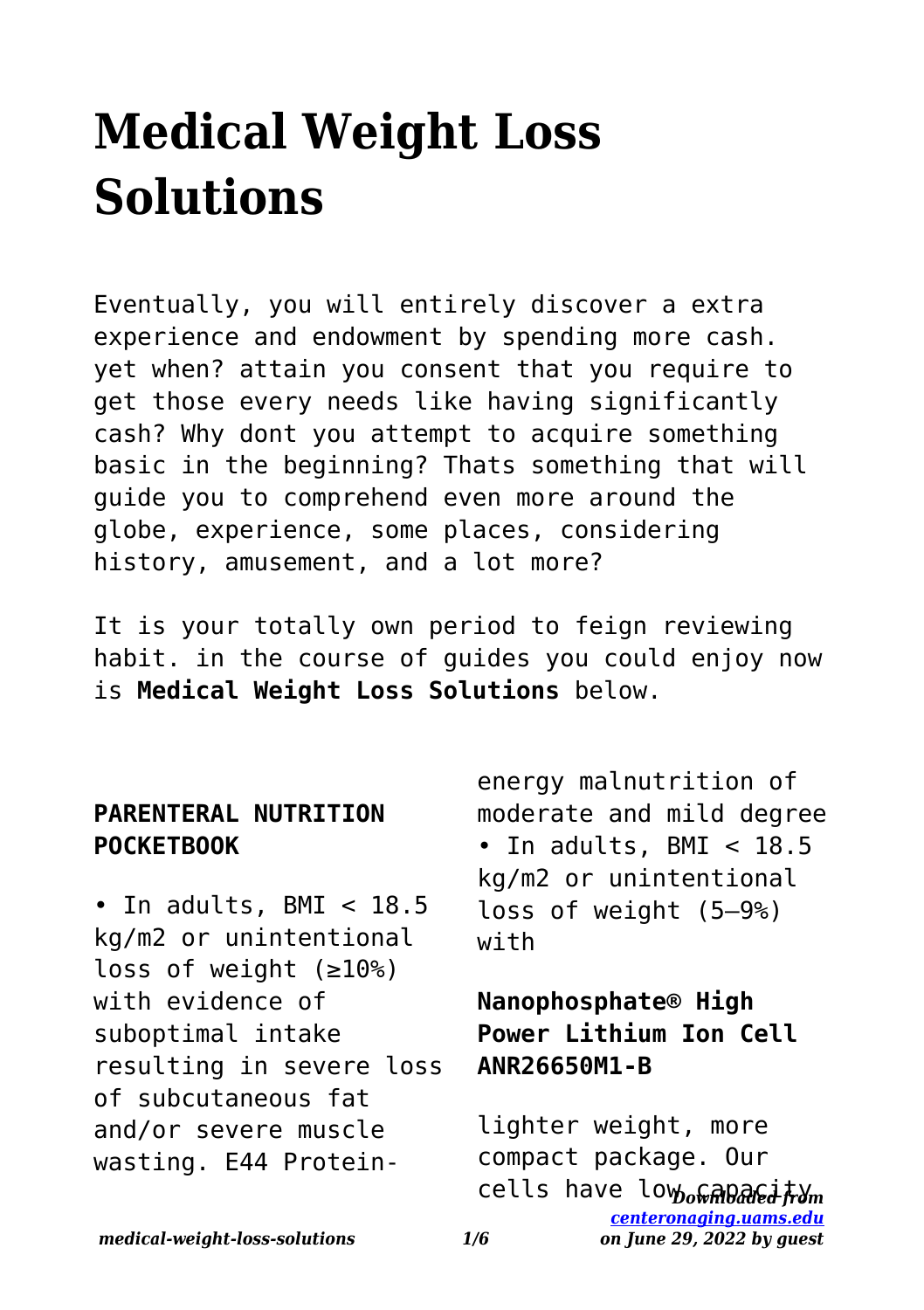loss and impedance growth over time as well as high usable energy over a wide state of charge (SOC) range, allowing our systems to meet end-of-life power and energy requirements with minimal pack oversizing. APPLICATIONS ANR26650M1-B TECHNICAL **DATA** 

#### **Cardiac Rehabilitation: Physical Activity - University of Ottawa …**

general information purposes only and is not intended to provide specific medical or professional advice. The authors of this Guide do not assume any liability or loss in connection with the information provided herein. ... this plan succeed. What barriers do you see? See if you can come up with some solutions to solve these problems or change ...

*Novo Nordisk Annual*

*Report 2020*

ing greater weight loss in obesity, and in 2020 they demonstrated the potential of semaglutide 2 .4 mg in the STEP phase 3 clinical trial programme . Crucially, we also broadened our technology platforms and expanded our research into adjacent disease areas in 2020 including cardiovascular disease, non-alcoholic

*Primary Care Paramedic and Emergency Medical Responder*

• Loss of consciousness Stabbing • Type of weapon/object • Size – length and width of weapon • Type of wound – slashed or stabbed • Number of wounds • Other injuries • Initial position and condition of patient • Loss of consciousness

*Downloaded from Tuberculosis Risk[centeronaging.uams.edu](http://centeronaging.uams.edu) on June 29, 2022 by guest California Pediatric*

*medical-weight-loss-solutions 2/6*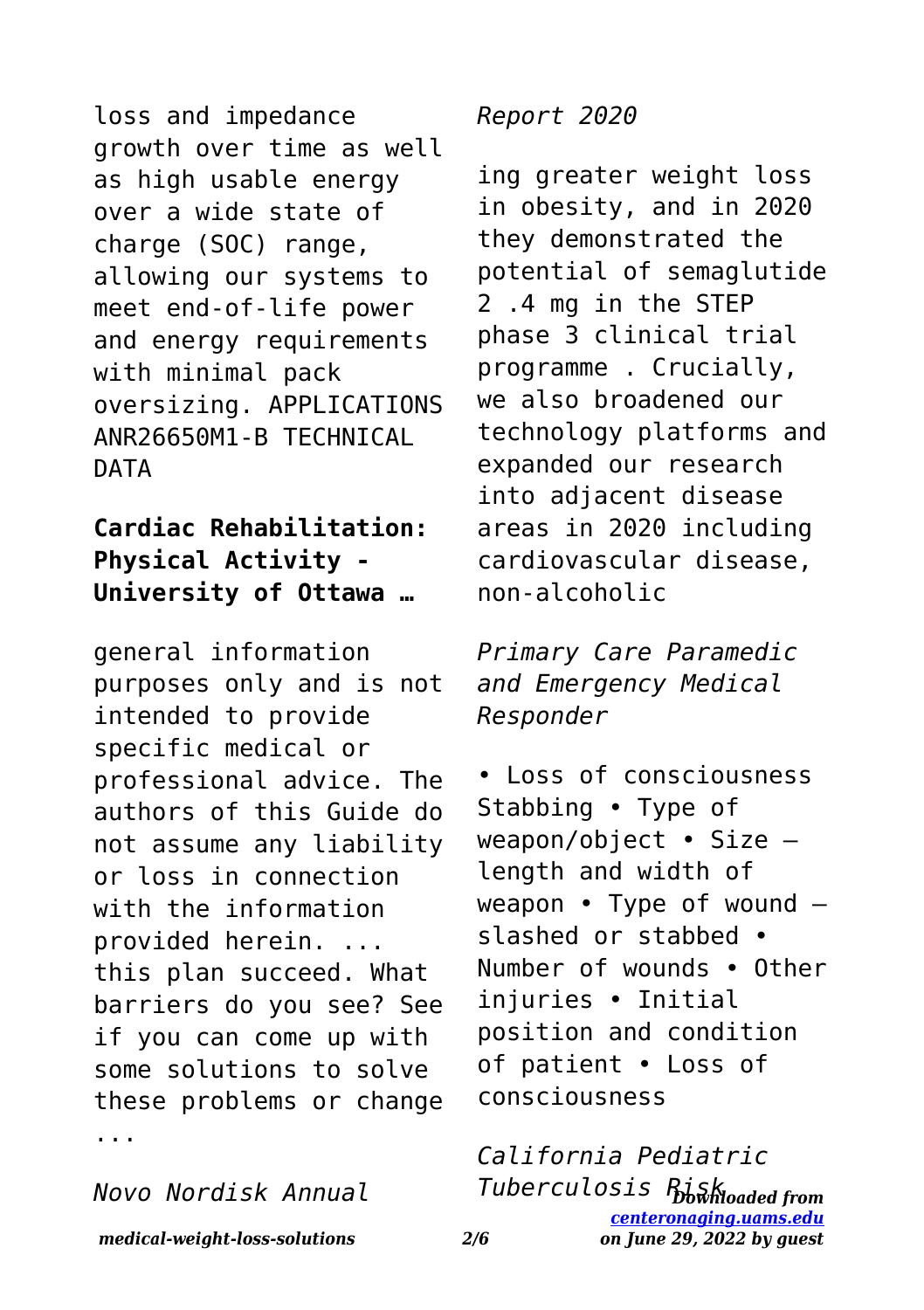*Assessment and User …*

California Pediatric TB Risk Assessment and User Guide (September 2018) Page | 1 of 3 California Pediatric Tuberculosis Risk Assessment • Use this tool to identify asymptomatic children for latent TB infection (LTBI) testing. • Do not repeat testing unless there are new risk factors since the last test. If initial negative screening test occurred prior to 6 months of age, …

#### Part D Drugs/Part D Excluded Drugs - CMS

Apr 19, 2006 · weight loss, or weight gain No ... but is, instead, necessary to make durable medical equipment work. It would therefore not be a Part D drug when used in a heparin flush. (70 FR 4232) ... IV Solutions for hydration therapy Yes Klonopin®

(Clonazepam) No Benzodiazepine

#### Ethylene Oxide - US EPA

• EPA additionally concludes that the weight of evidence supports a mutagenic mode of action for ethylene oxide toxicity. (1) • EPA uses mathematical models, based on human and animal studies, to estimate the probability of a person developing cancer from breathing air containing a specified concentration of a chemical. EPA has calculated an

#### **defining impairment and disability - University of Leeds**

opportunities <sub>Downloaded from</sub> *[centeronaging.uams.edu](http://centeronaging.uams.edu) on June 29, 2022 by guest* causes or is likely to cause a loss or difference of physiological or psychological function. 2.0. Disability: the loss or limitation of

*medical-weight-loss-solutions 3/6*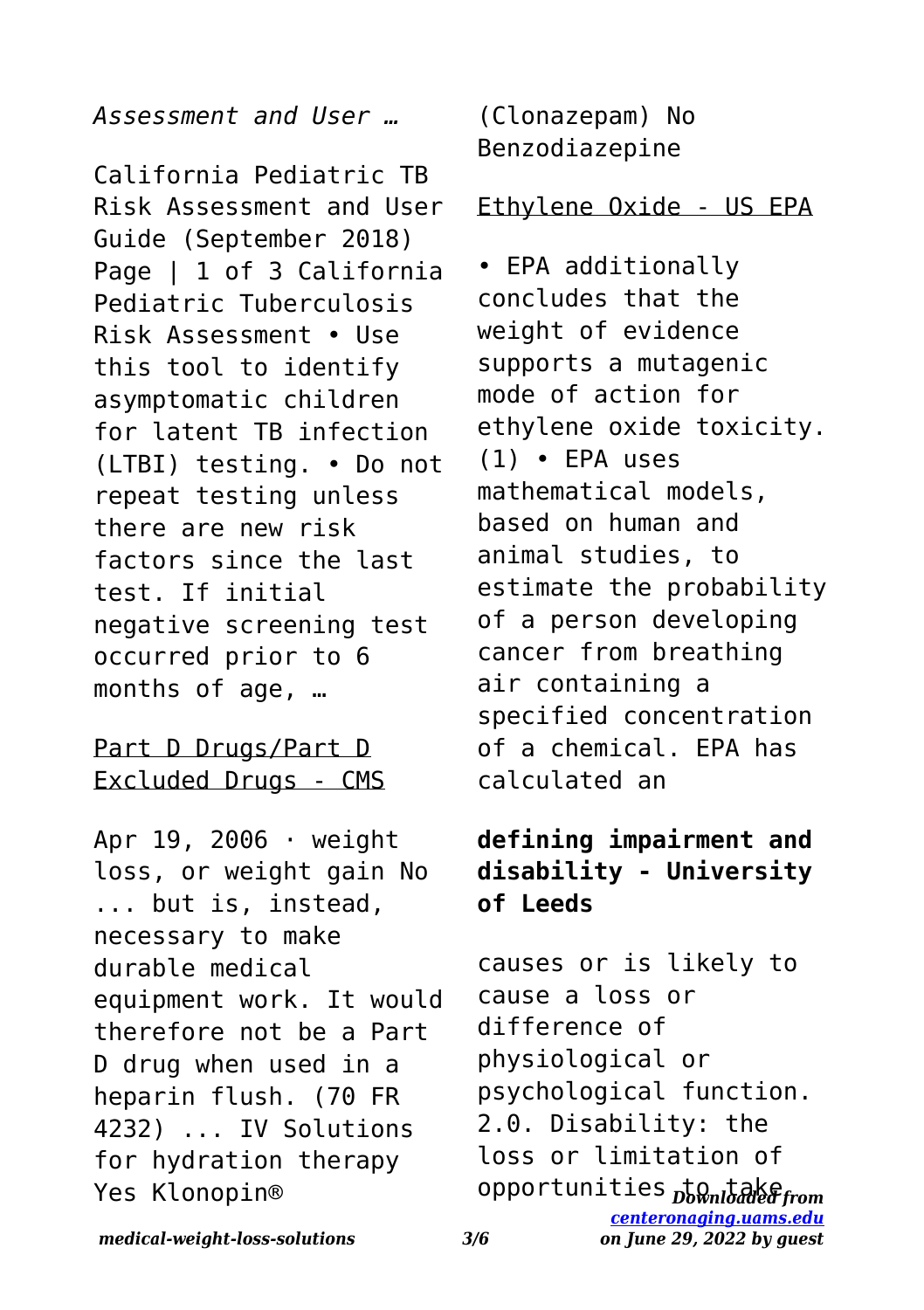part in society on an equal level with others due to social and environmental barriers. Appendix A is an explanation of the thinking behind the definition.

#### **Missouri Food Code for the Food Establishments of the State …**

Jun 03, 2013 · normal use of cleaning compounds and sanitizing solutions, and other conditions of the use environment. "Countermounted equipment" means equipment that is not portable and is designed to be mounted off the floor on a table, counter, or shelf. "Critical control point" means a point or procedure in a specific food system where loss

### **RECOGNISING AND RESPONDING TO CLINICAL …**

• The admitting medical team is responsible for documenting a medical management plan at the time of admission. • The medical management plan would need to be reviewed by the primary care team on a regular basis or whenever levels of clinical supervision change such as following discharge from an area of high acuity such as ICU.

### **DIAGNOSTICS: RECOVERY AND RENEWAL - NHS England**

when possible but national workforce solutions will also be critical. Alongside this, skill-mix initiatives involving more apprenticeships and assistant practitioners, and using qualified staff at the top of their licence will be essential, as will learning lessons from staff flexibility and roles undertaken during the Covid-19 pandemic.

> *Downloaded from [centeronaging.uams.edu](http://centeronaging.uams.edu) on June 29, 2022 by guest*

#### *medical-weight-loss-solutions 4/6*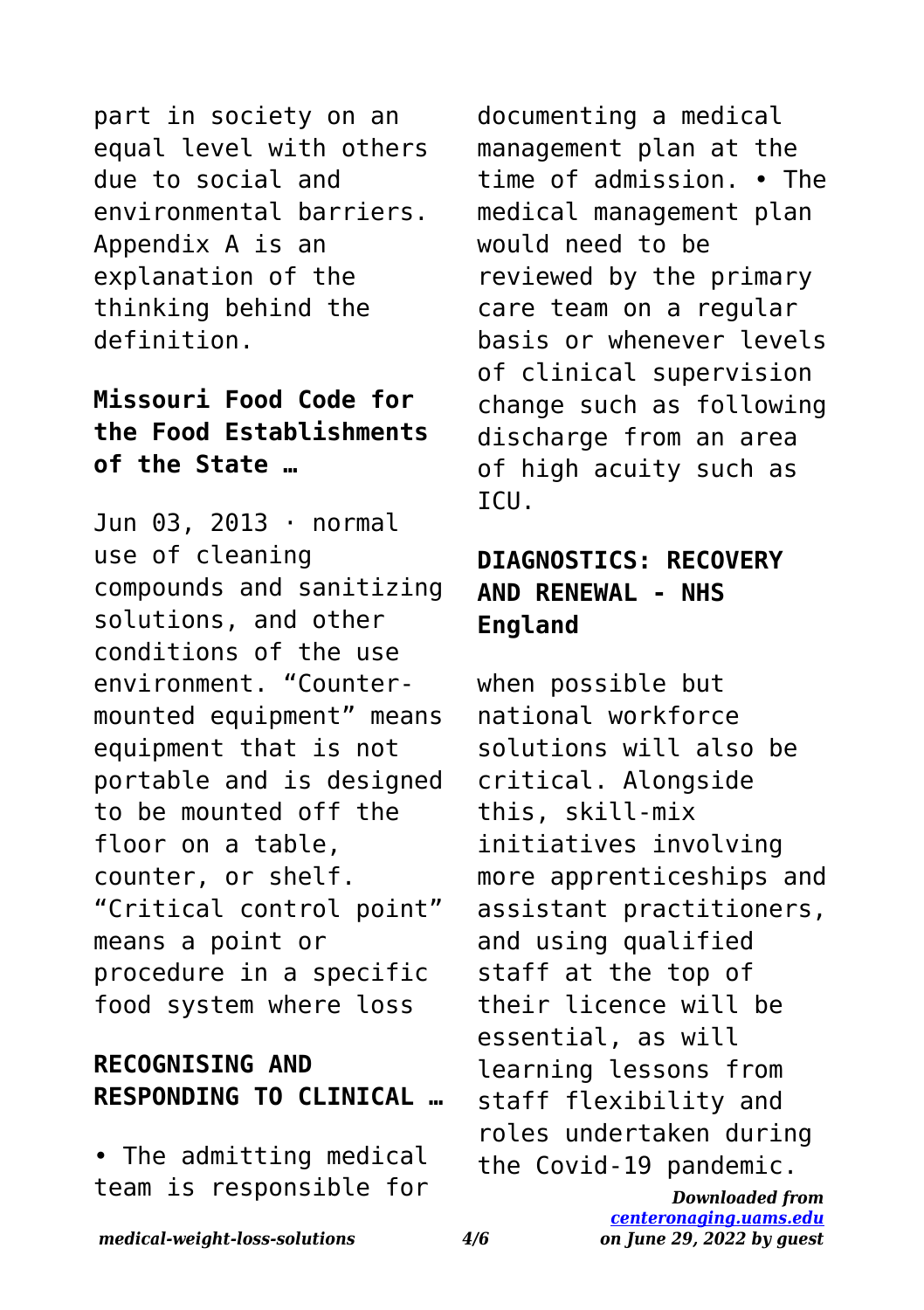#### **EAT YOUR - Mark Hyman**

work twice as well and lead to twice as much weight loss, but it is also more fun getting healthy together than alone. 5. Personalize it! • What makes this program unique is your ability to customize a plan to get real, lasting results. Diabesity can be caused by or worsened by many things: inflammation,

#### **Current Medicare Coverage of Diabetes Supplies - CMS**

Aug 16, 2018 · • Glucose control solutions for checking the accuracy of testing equipment and test strips. • Supply allowance for therapeutic continuous glucose monitor (CGM), includes all supplies and accessories. Medicare Part B covers the same type of blood glucose testing supplies for people with diabetes

whether or not they use insulin.

Benefits Prevalence Benchmarking Report - **SHRM** 

Medical flexible spending accountM 2,789 65% 34% 1% ... weight loss program 2730 6% 92% 2% Health care premium discount for participating in . CUSTOMIZED BENCHMARKING REPORT .

## User Manual - English - Agilent Technologies

injury or dea<del>th. Da ա</del>նական or loss of important data. Do not proceed beyond a CAUTION notice until the indicated conditions are fully understood and met. A WARNING notice denotes a hazard. It calls attention to an operating procedure, practice, or the like that, if not correctly performed or adhered to, could result in personal

*medical-weight-loss-solutions 5/6*

*[centeronaging.uams.edu](http://centeronaging.uams.edu) on June 29, 2022 by guest*